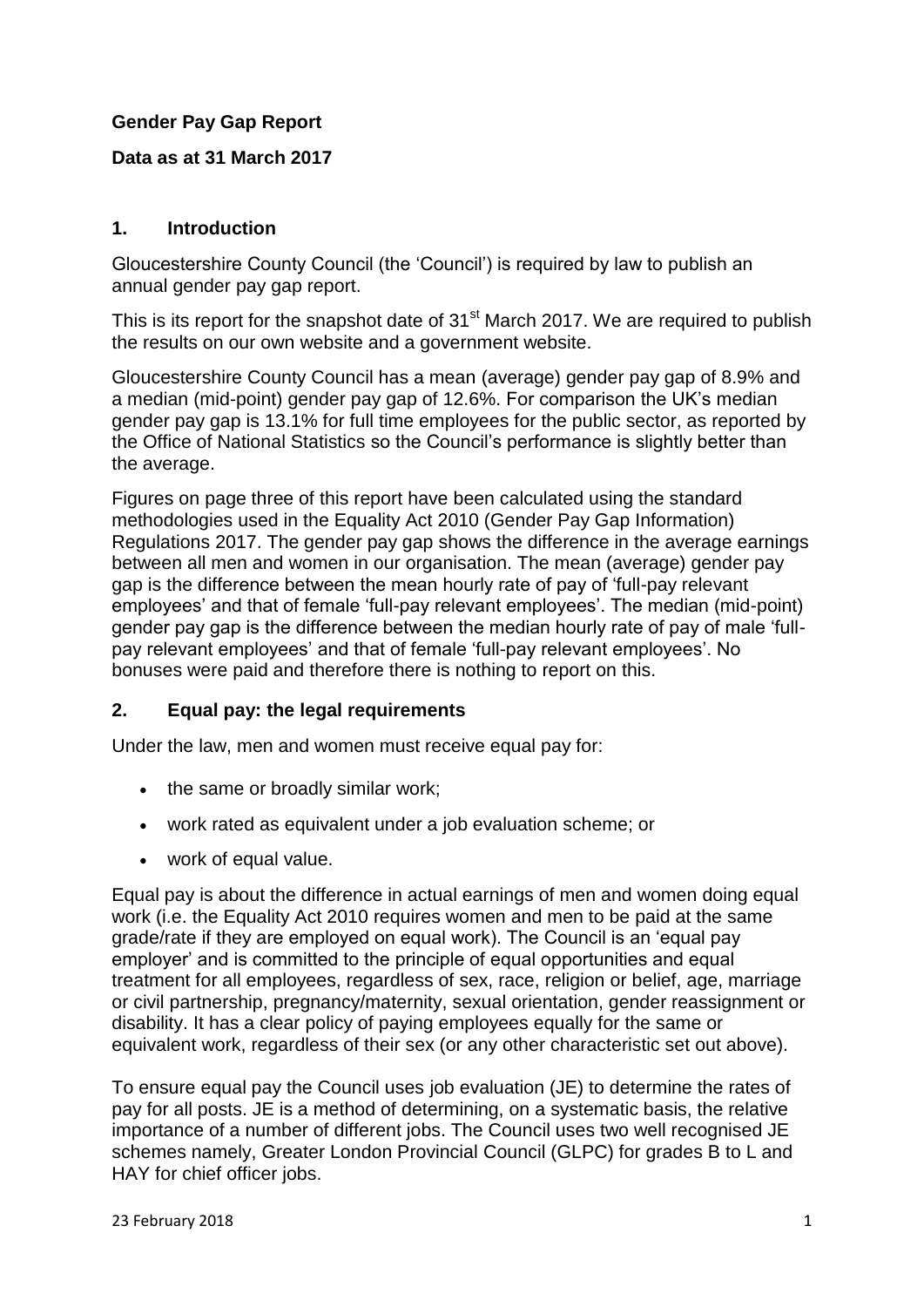Both the GLPC and HAY JE schemes have been designed to ensure there is no gender bias in any of the job-related factors that they measure. We are therefore confident that the rates of pay we set for jobs within the Council are fully consistent with equal pay requirements.

### **3. The gender pay gap**

The figures show that Gloucestershire County Council has a mean (average) gender pay gap of 8.9% and a median (mid-point) gender pay gap of 12.6%.

It should be noted that the gender pay gap arises from the fact that a greater percentage of women are employed in the lower two quartiles (i.e. women comprise 78% and 74% respectively of employees in these two quartiles) when compared to the upper two quartiles. To further illustrate the position the charts on page three of the report show the gender distribution across the Council in the four hourly-pay quartiles. For example, within the upper middle quartile 41% of employees are men and 59% women.

Overall, the Council's workforce comprises 68% women and 32% men and there is no pay quartile within the Council in which men have a higher proportional representation than women.

To encourage woman to work at all levels in the Council, we continue to offer a diverse and inclusive work environment. We offer a range of opportunities to work flexibly and actively promote these to all employees. These include the following flexible working practices and family friendly policies:

- Flexible Working Hours Scheme
- Right to Request Flexible working
- Job Sharing
- Compressed Hours
- Term Time Working
- Office, Mobile and Remote Working
- Voluntary Reduction to Working Hours
- Voluntary Purchase of Additional Leave

In summary, women are well represented across all grades, including 63% at senior management level. We view this as a strong indication of the effectiveness of the Council's commitment to equality of opportunity in employment and illustrative of the fact that women have the same opportunity as men to progress to senior levels in the organisation. Over the next year, as well as refreshing the data, we will explore any further action that will reduce the gender pay gap further.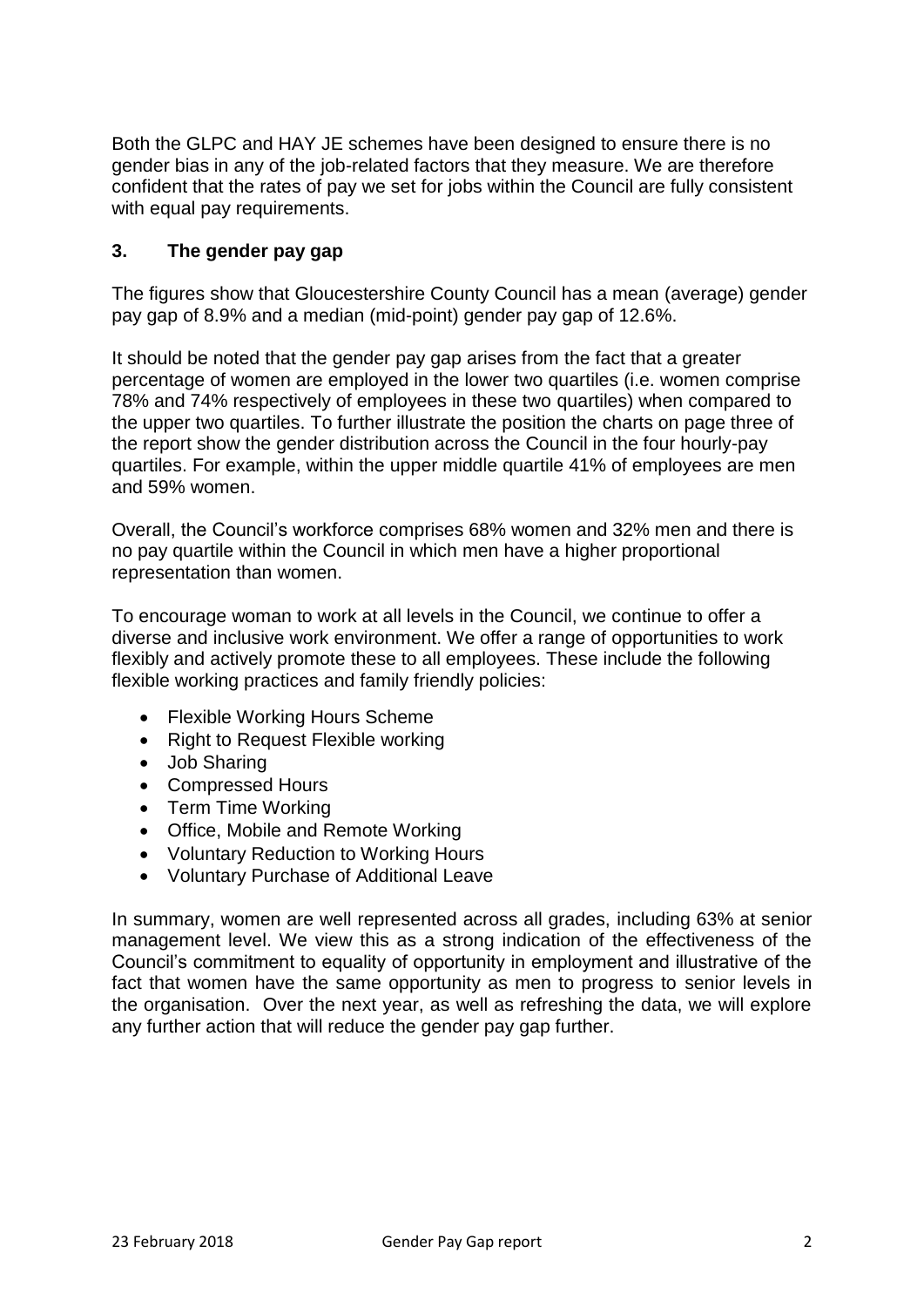### **Gender Pay Gap and % gender split for GCC All data as at 31 March 2017**

The mean gender pay  $gap = 8.9\%$ The median gender pay  $gap = 12.6\%$ 

| Proportion of male and female employees |       |            |  |
|-----------------------------------------|-------|------------|--|
| Gender                                  | Count | Percentage |  |
| Female                                  | 2346  | 68%        |  |
| Male                                    | 1079  | 32%        |  |
| <b>TOTAL</b>                            | 3425  | 100%       |  |